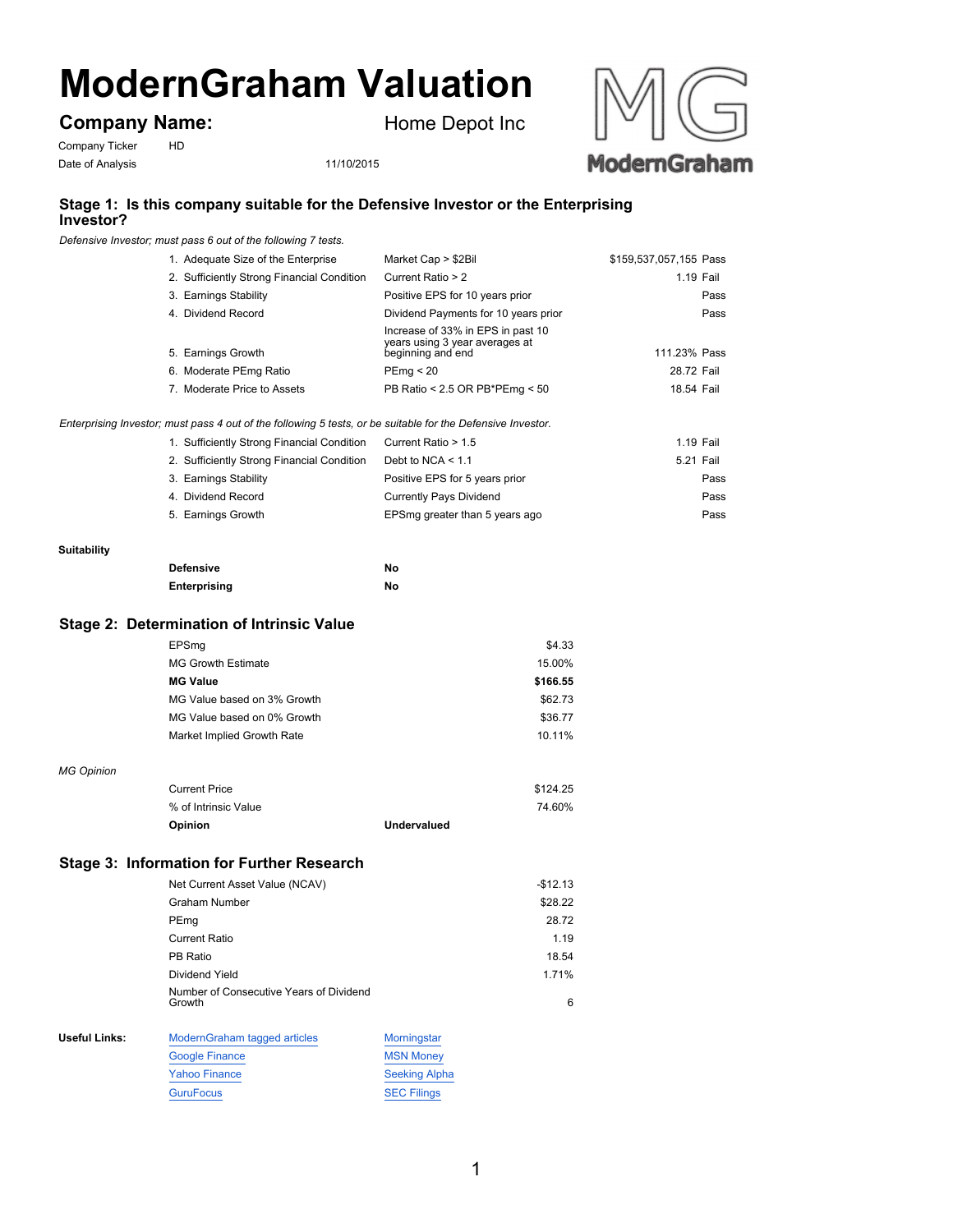| <b>EPS History</b>                  | <b>EPSmg History</b>                             |                  |
|-------------------------------------|--------------------------------------------------|------------------|
| <b>Next Fiscal Year</b><br>Estimate | \$5.26 Next Fiscal Year Estimate                 | \$4.33           |
| Jan15                               | \$4.71 Jan15                                     | \$3.64           |
| Jan14                               | $$3.76$ Jan14                                    | \$2.92           |
| Jan13                               | $$3.00$ Jan13                                    | \$2.36           |
| Jan12                               | \$2.47 Jan12                                     | \$2.01           |
| Jan11                               | $$2.01$ Jan11                                    | \$1.86           |
| Jan10                               | \$1.57 Jan10                                     | \$1.91           |
| Jan09                               | $$1.34$ Jan09                                    | \$2.15           |
| Jan08                               | $$2.37$ Jan08                                    | \$2.50           |
| Jan07                               | \$2.79 Jan07                                     | \$2.46           |
| Jan06                               | $$2.72$ Jan06                                    | \$2.18           |
| Jan05                               | $$2.26$ Jan05                                    | \$1.81           |
| Jan04                               | $$1.88$ Jan04                                    | \$1.51           |
| Jan03                               | $$1.56$ Jan03                                    | \$1.26           |
| Jan02                               | $$1.29$ Jan02                                    | \$1.05           |
| Jan01                               | $$1.10$ Jan01                                    | \$0.87           |
| Jan00                               | \$1.00 Jan00                                     | \$0.71           |
| Jan99                               | \$0.71 Balance Sheet Information<br><b>Jul15</b> |                  |
| Jan98                               | \$0.52 Total Current Assets                      | \$19,531,000,000 |
| Jan97                               | \$0.43 Total Current Liabilities                 | \$16,399,000,000 |
| Jan96                               | \$0.34 Long-Term Debt                            | \$16,318,000,000 |
|                                     | <b>Total Assets</b>                              | \$43,798,000,000 |
|                                     | Intangible Assets                                | \$1,340,000,000  |
|                                     | <b>Total Liabilities</b>                         | \$35,161,000,000 |